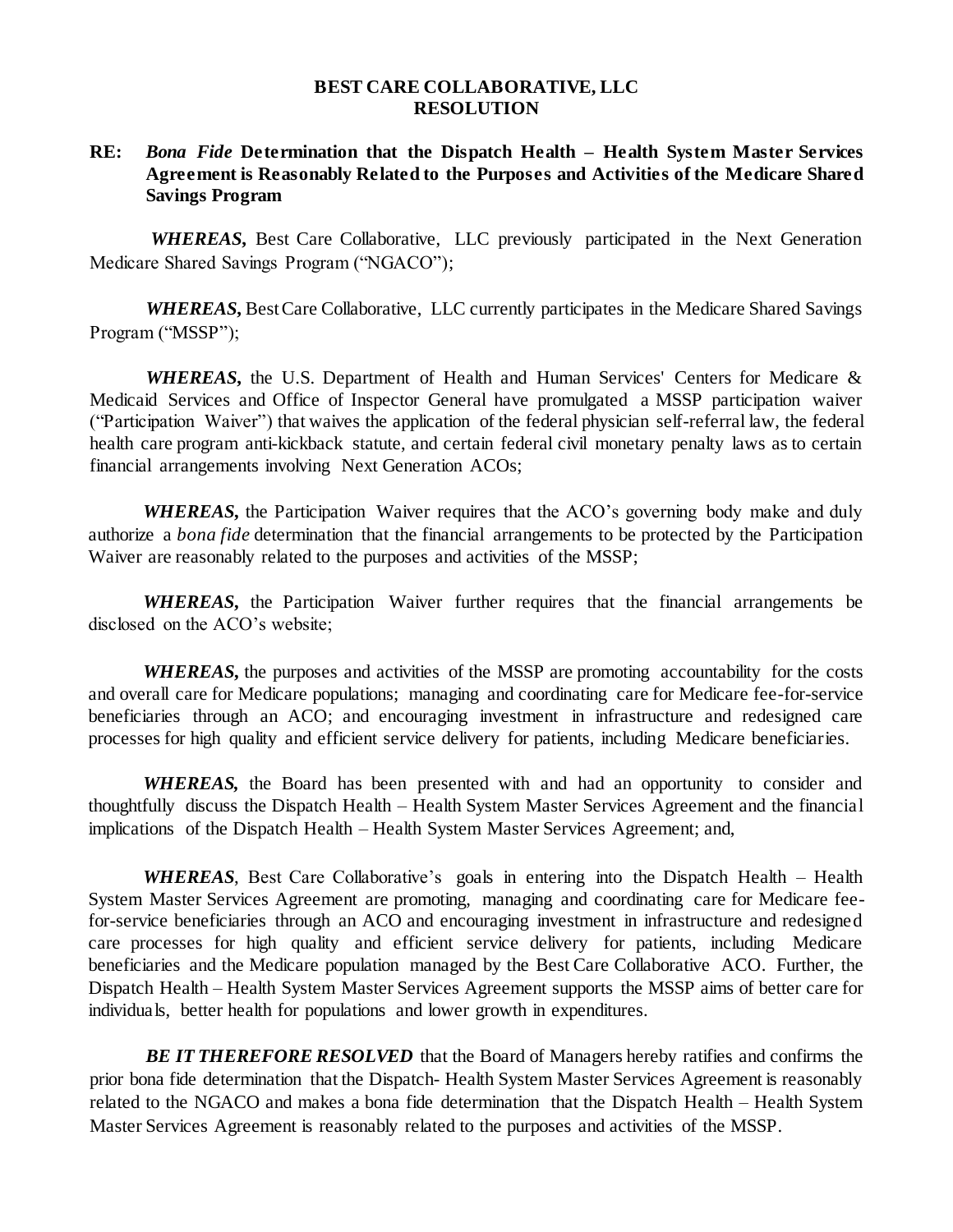*FURTHER RESOLVED* that Best Care Collaborative, LLC shall publicly disclose the relationship between Best Care Collaborative and Dispatch Health in a form and manner that is consistent with the CMS regulatory guidance to ensure transparency of this arrangement.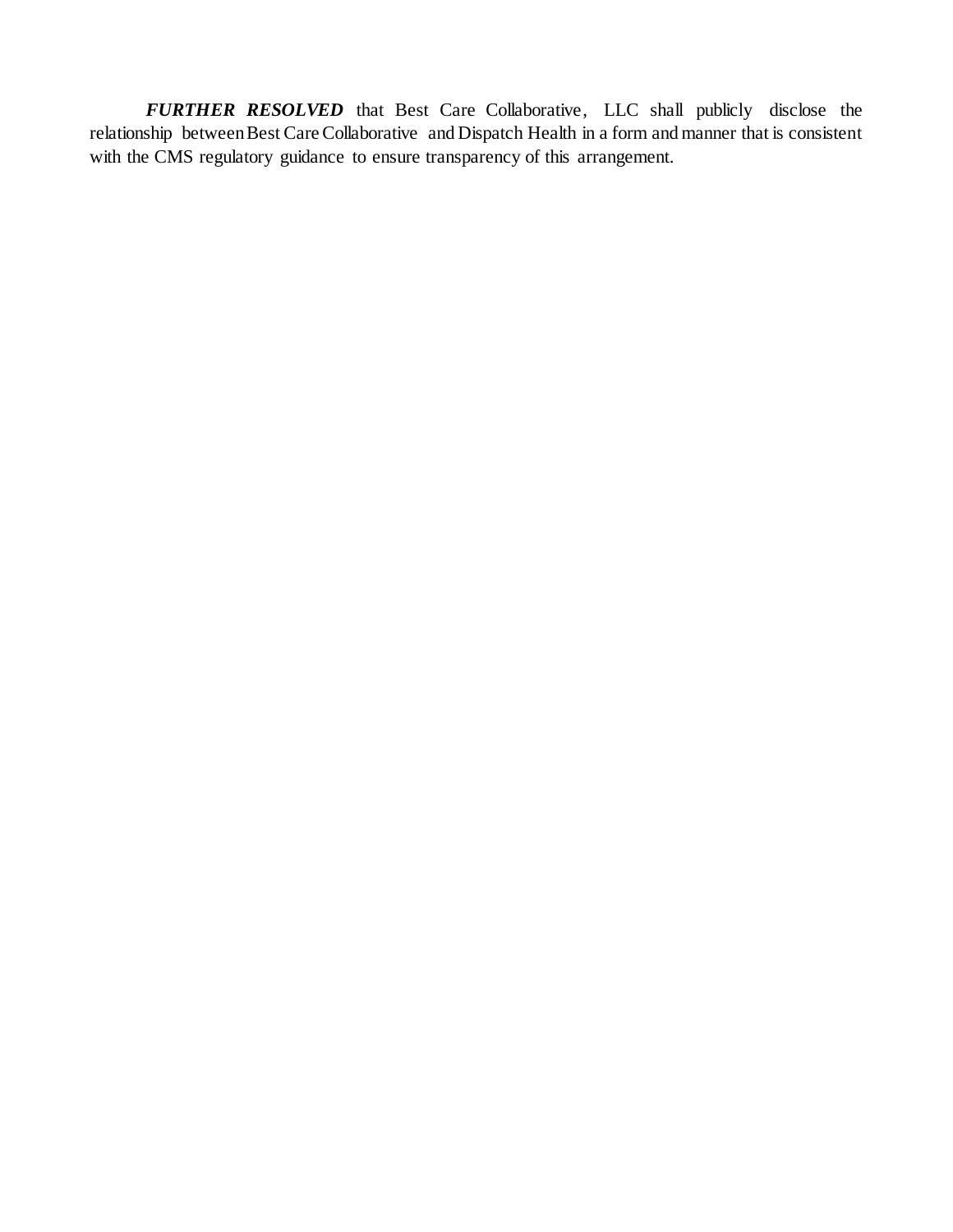# **BEST CARE COLLABORATIVE, LLC RESOLUTION January 13, 2022**

# **RE: Determination that Care Management Team Services are Reasonably Related to the Purposes of the Medicare Shared Savings Program**

*WHEREAS***,** Best Care Collaborative, LLC currently participates in the MSSP Medicare Shared Savings Program ("MSSP");

*WHEREAS***,** the U.S. Department of Health and Human Services' Centers for Medicare & Medicaid Services and Office of Inspector General have promulgated a MSSP participation waiver ("Participation Waiver") that waives the application of the federal physician self-referral law, the federal health care program anti-kickback statute, and certain federal civil monetary penalty laws as to certain financial arrangements involving MSSP ACOs;

*WHEREAS***,** the Participation Waiver requires that the ACO's governing body make and duly authorize a *bona fide* determination that the financial arrangements to be protected by the Participation Waiver are reasonably related to the purposes of the MSSP;

*WHEREAS***,** the Participation Waiver further requires that the financial arrangements be disclosed on the ACO's website;

*WHEREAS***,** the purposes of the MSSP are promoting accountability for the quality, cost, and overall care for a Medicare patient population as described in the MSSP; managing and coordinating care for Medicare fee-for-service beneficiaries through an ACO; and encouraging investment in infrastructure and redesigned care processes for high quality and efficient service delivery for patients, including Medicare fee-for-service beneficiaries;

*WHEREAS,* the Board has been presented with and had an opportunity to consider and thoughtfully discuss an arrangement under which Best Care Collaborative has engaged a Care Management Team to provide care management services Medicare beneficiaries in the Best Care Collaborative ACO utilizing an evidenced-based approach to improving patient engagement and improving the overall efficiency of care; and,

*WHEREAS*, Best Care Collaborative's goals in providing the Care Management Team Services to Participants in the ACO is to promote accountability for the quality, cost and overall care for the Medicare population managed by the Best Care Collaborative ACO and support the MSSP aims of better care for individuals, better health for populations and lower growth in expenditures.

*BE IT THEREFORE RESOLVED* that the Board of Managers hereby makes a bona fide determination that Care Management Team Services arrangement is reasonably related to the purposes of the MSSP.

*FURTHER RESOLVED* that Best Care Collaborative, LLC shall publicly disclose the Care Management Team Services arrangement in a form and manner that is consistent with the CMS regulatory guidance to ensure transparency of this arrangement.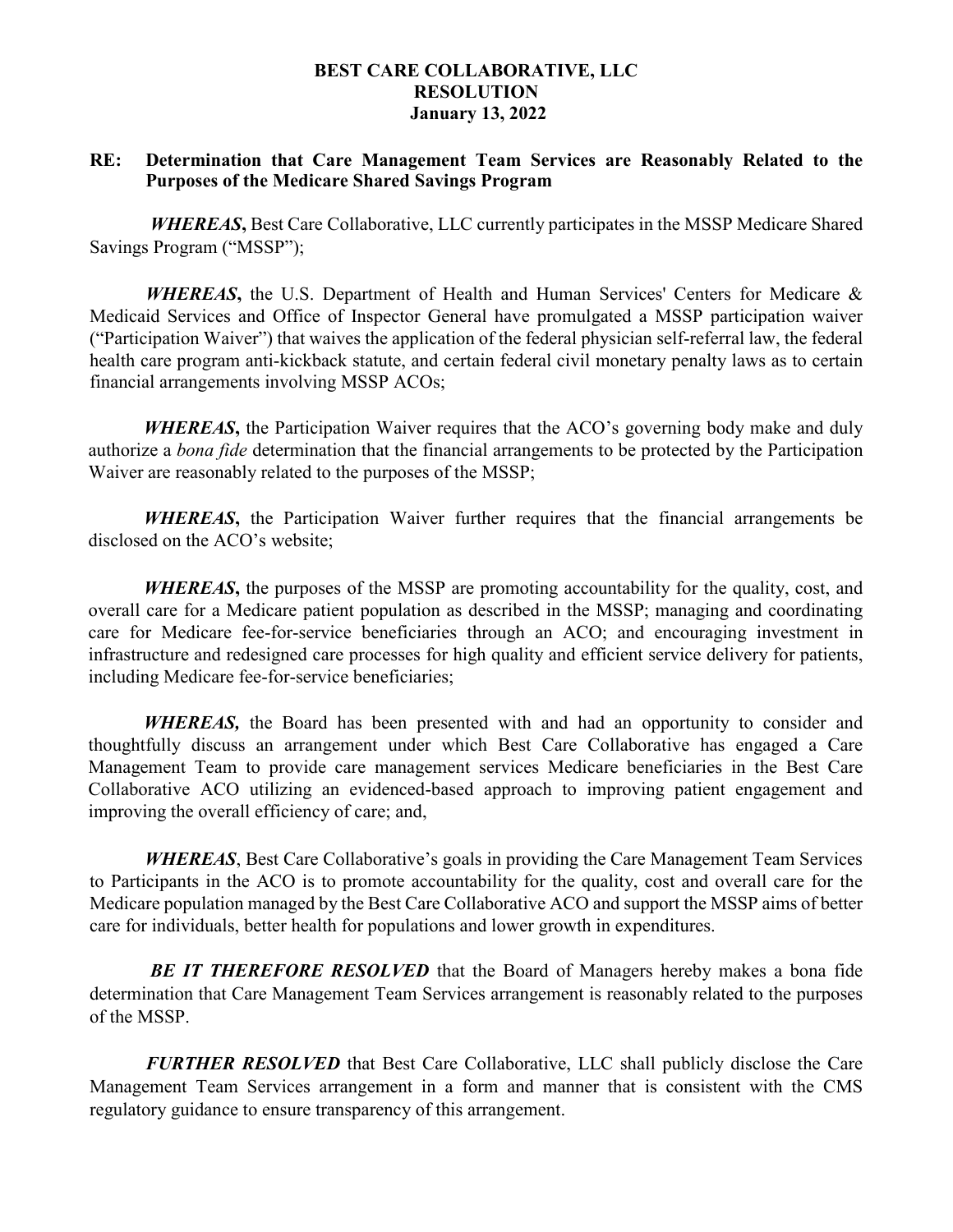# **BEST CARE COLLABORATIVE, LLC RESOLUTION January 13, 2022**

# **RE: Determination that Physician Advisory Council Member Compensation is Reasonably Related to the Purposes of the Medicare Shared Savings Program**

**WHEREAS**, Best Care Collaborative, LLC previously participated in the Next Generation Medicare Shared Savings Program ("NGACO");

*WHEREAS,* Best Care Collaborative, LLC currently participates in the MSSP Medicare Shared Savings Program ("MSSP");

*WHEREAS***,** the U.S. Department of Health and Human Services' Centers for Medicare & Medicaid Services and Office of Inspector General have promulgated a MSSP participation waiver ("Participation Waiver") that waives the application of the federal physician self-referral law, the federal health care program anti-kickback statute, and certain federal civil monetary penalty laws as to certain financial arrangements involving MSSP ACOs;

*WHEREAS***,** the Participation Waiver requires that the ACO's governing body make and duly authorize a *bona fide* determination that the financial arrangements to be protected by the Participation Waiver are reasonably related to the purposes of the MSSP;

*WHEREAS***,** the Participation Waiver further requires that the financial arrangements be disclosed on the ACO's website;

*WHEREAS***,** the purposes of the MSSP are promoting accountability for the quality, cost, and overall care for a Medicare patient population as described in the MSSP; managing and coordinating care for Medicare fee-for-service beneficiaries through an ACO; and encouraging investment in infrastructure and redesigned care processes for high quality and efficient service delivery for patients, including Medicare fee-for-service beneficiaries;

*WHEREAS,* the Board has previously made a bona fide determination that PAC Member Compensation is reasonably related to the purposes of the NGACO.

*WHEREAS,* the Board has been presented with and had an opportunity to consider and thoughtfully discuss this arrangement under which Best Care Collaborative will provide physicians serving as members of the Best Care Collaborative, LLC Physician Advisory Council compensation ("PAC Member Compensation") for attending Physician Advisory Council Meetings; and,

*WHEREAS*, Best Care Collaborative's goals in providing the PAC Member Compensation are to promote physician engagement and accountability for the quality, cost and overall care for the Medicare population managed by the Best Care Collaborative ACO and support the MSSP aims of better care for individuals, better health for populations and lower growth in expenditures.

**BE IT THEREFORE RESOLVED** that the Board of Managers hereby ratifies and confirms the prior bona fide determination that PAC Member Compensation is reasonably related to the NGACO and